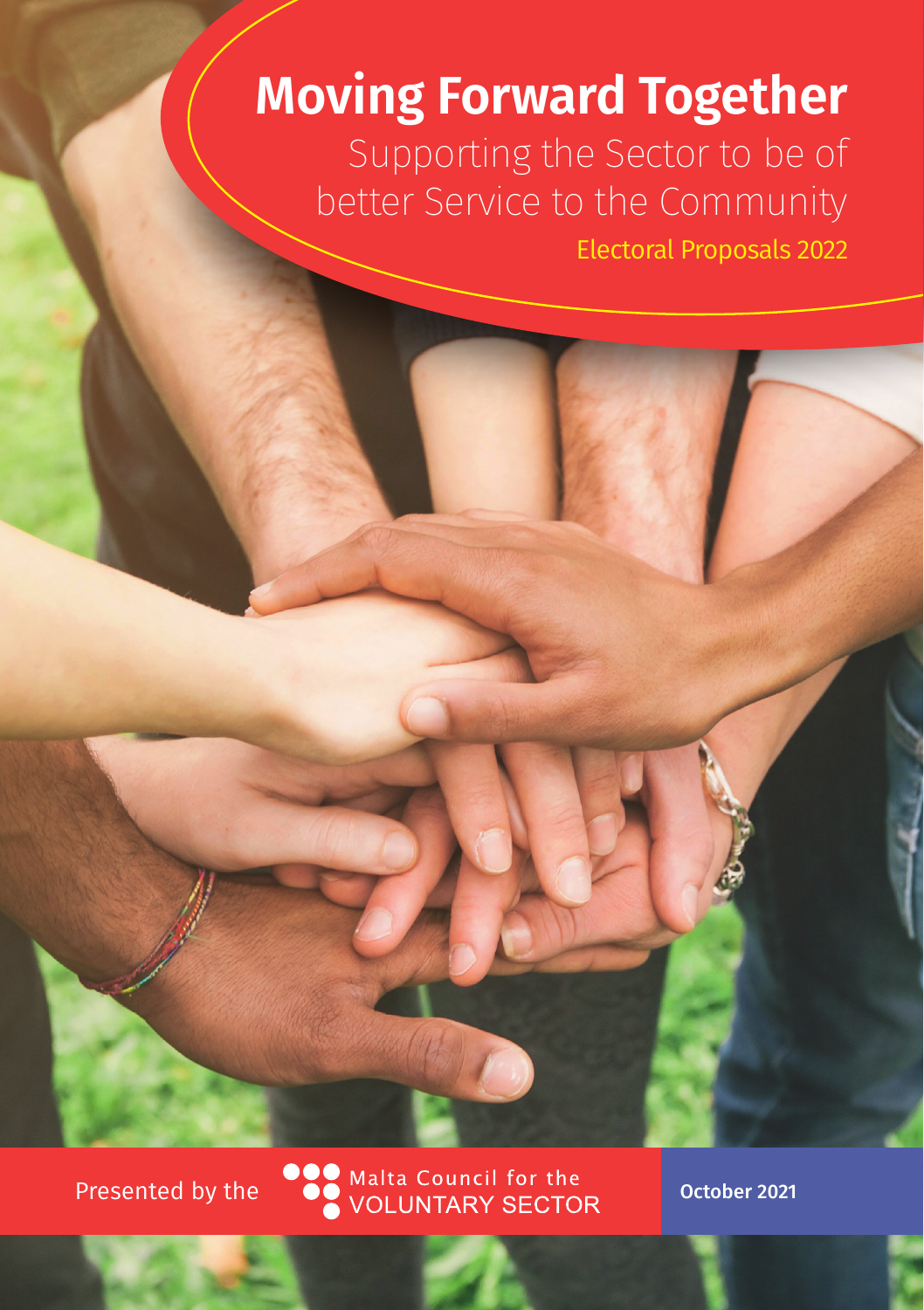# **Moving Forward Together**

Supporting the Sector to be of better Service to the Community

#### **Introduction**

The Malta Council for the Voluntary Sector as the entity representative of the VO Sector under the Voluntary Organisations Act is continuously committed to support the Voluntary Organisations working in the various sectors he Malta Council for the Voluntary Sector as the entity representative of the VO Sector under the Voluntary Organisations Act is continuously committed to support the Voluntary Organisations working in the various sectors the consideration of Political Parties with respect to the various issues that need to be addressed to sustain and assist voluntary and non-profit organisations in Malta.

These proposals address various aspects that effect the work of the Voluntary Sector, an integral part of the community structure and key player within the various walks of society, which have been an issue for several years. Now these issues, also in view of the post COVID-19 reality, have become more pressing and need to be addressed urgently since many voluntary organisations have been affected to some or great effect, in some cases putting at risk their operation, if not existence.

The aim the Malta Council for the Voluntary Sector especially in these times, but not only, is to support the development of a more effective and efficient voluntary and community sector in Malta and Gozo through the delivery of a range of support and capacity building services while supporting the development of a more influential and cohesive voluntary and community by facilitating networking and partnership within the sector, and between the same sector and the private and public sectors.

*Support the development of a more effective and efficient voluntary and community sector in Malta and Gozo.*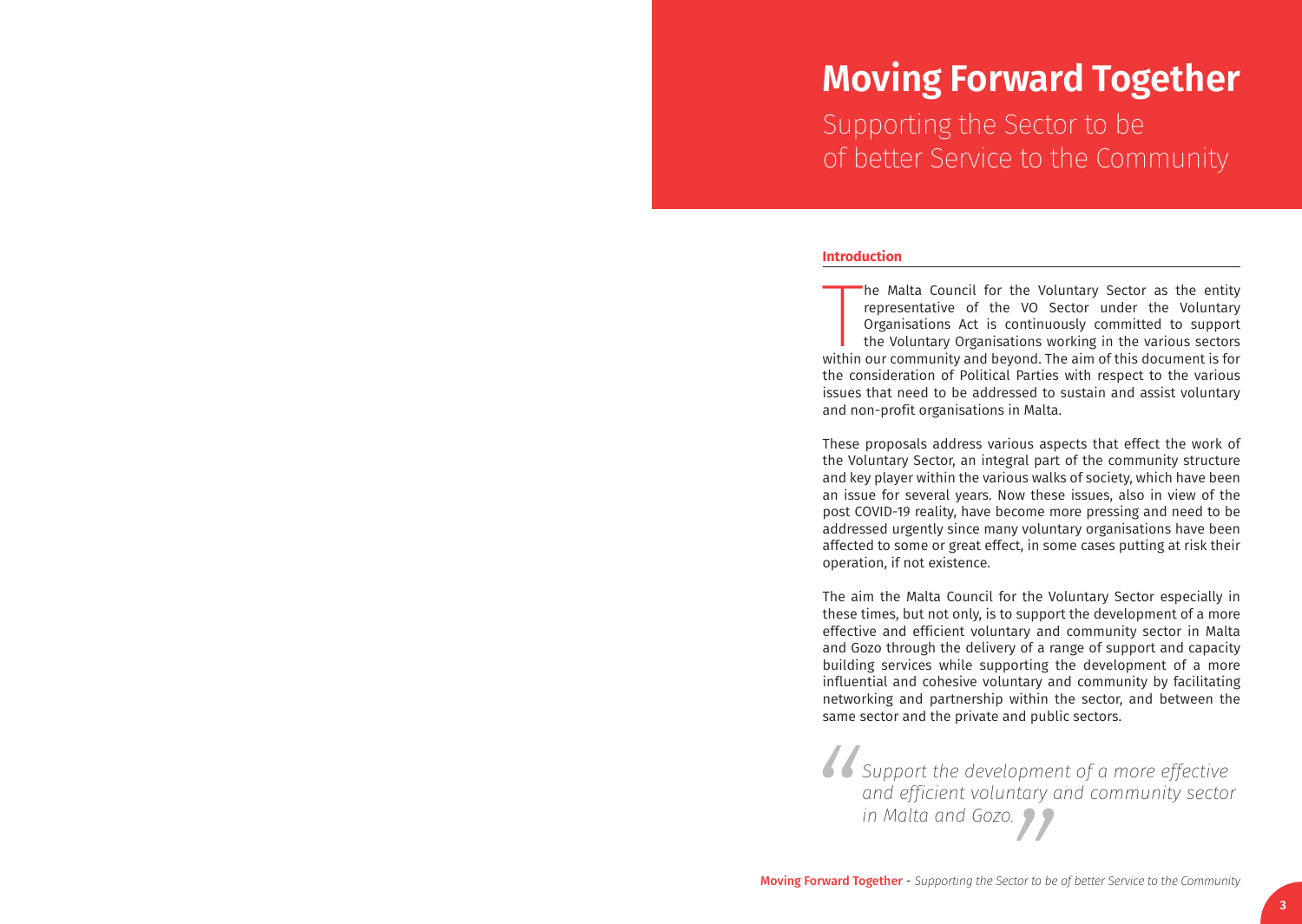#### **Recognition in the Constitution**

The Voluntary Sector in Malta has always been recognized not only as the third pillar of the economy but even more as the backbone of our communities. In 2019 the first National Strategy for Volunteering was signed between he Voluntary Sector in Malta has always been recognized not only as the third pillar of the economy but even more as the backbone of our communities. In 2019 the first National Strategy Council for the Voluntary Sector, recognizing the contribution of the Voluntary Sector where the value of volunteering is deepening and as recognized as a measure and means to encourage engagement, connectedness, community and social inclusion, and strengthening a sense of belonging so important for society in general.

*Volunteering is an integral part of the social fabric of the Maltese Community.*

The Malta Council for the Voluntary Sector is recommending that due recognition is given to the Voluntary Sector by a direct reference in the Constitution of the Republic of Malta. Articles 7 and 8 of the Constitution, Chapter II in the Declaration of Principles the "State recognises the right of all citizens to work and shall promote such conditions as will make this right effective"; and the "State shall promote the development of culture and scientific and technical research." For this reason, MCVS is proposing that the following Article is added to the Declaration of Principles in the Constitution: "The State promote the development of volunteering as an integral part of the social fabric of the Maltese Community".

#### **One-Stop-Shop for VOs**

Working in the volunteer sector is voluntary, but not necessarily free. For the development of the sector, it is therefore important to ensure that the funding system is organised in such a way that the voluntary organisat necessarily free. For the development of the sector, it is therefore important to ensure that the funding system certain to operate under encouraging conditions. A funding system that, among other criteria, secures the organizations' independence and sustainability whilst at the same time ensures that government grants are used in the optimum and most costefficient way.

Central government aid is provided from different programmes, partly as project grants and partly under Public Private Partnerships (Service) Agreements (PPPs). While due to their nature PPPs are to be managed by the Public Entity requesting the service, projectbased funding should be managed by one entity that manages direct public funding for VOs. For this purpose, MCVS is advocating to have the following.

#### • **2.1 Central Entity for VO Funding**

There should be one Entity which manages the issue of public funds to voluntary organisations. MCVS has already proven that it has the capability, transparent systems, and accountability to manage such funding. (www.vofunding.org.mt) MCVS shall manage public funds specifically earmarked for VOS while the various public entities shall be involved in the planning, priorities and evaluation processes of the specific funds which concern the same public entity.

#### • **2.2 Central Registry for VOs**

With the enactment of the Voluntary Organisations Act it was established that "the Commissioner shall … (a) provide(ing) enrolment facilities for organisations which are eligible for enrolment in terms of this Act;" and "(b) monitor(ing) the activities of voluntary organisations." (Article 7). Through this Act all VOs must enrol with the Commissioner for VOs and provided annual documentation related to their operation. Apart from these obligations voluntary organisations have, in recent years, been obliged to register with other institutions, one of which is the Malta Business Registry (MBR), bringing about, not only additional administrative burdens on the voluntary organisations, but regulations and fines intended for the business sector. MCVS is advocating on streamlining into one 'register' held by the Commissioner for VOs where other public entities may freely access the required information and cooperate in possible investigations. This would eliminate double, and in certain sectors such as sports and culture even more, of data submission facilitating the administrative work of VOs and be of a lesser burden to administrators of VOs who are generally also volunteers.

*Voluntary work is voluntary, but not necessarly free.*

SSS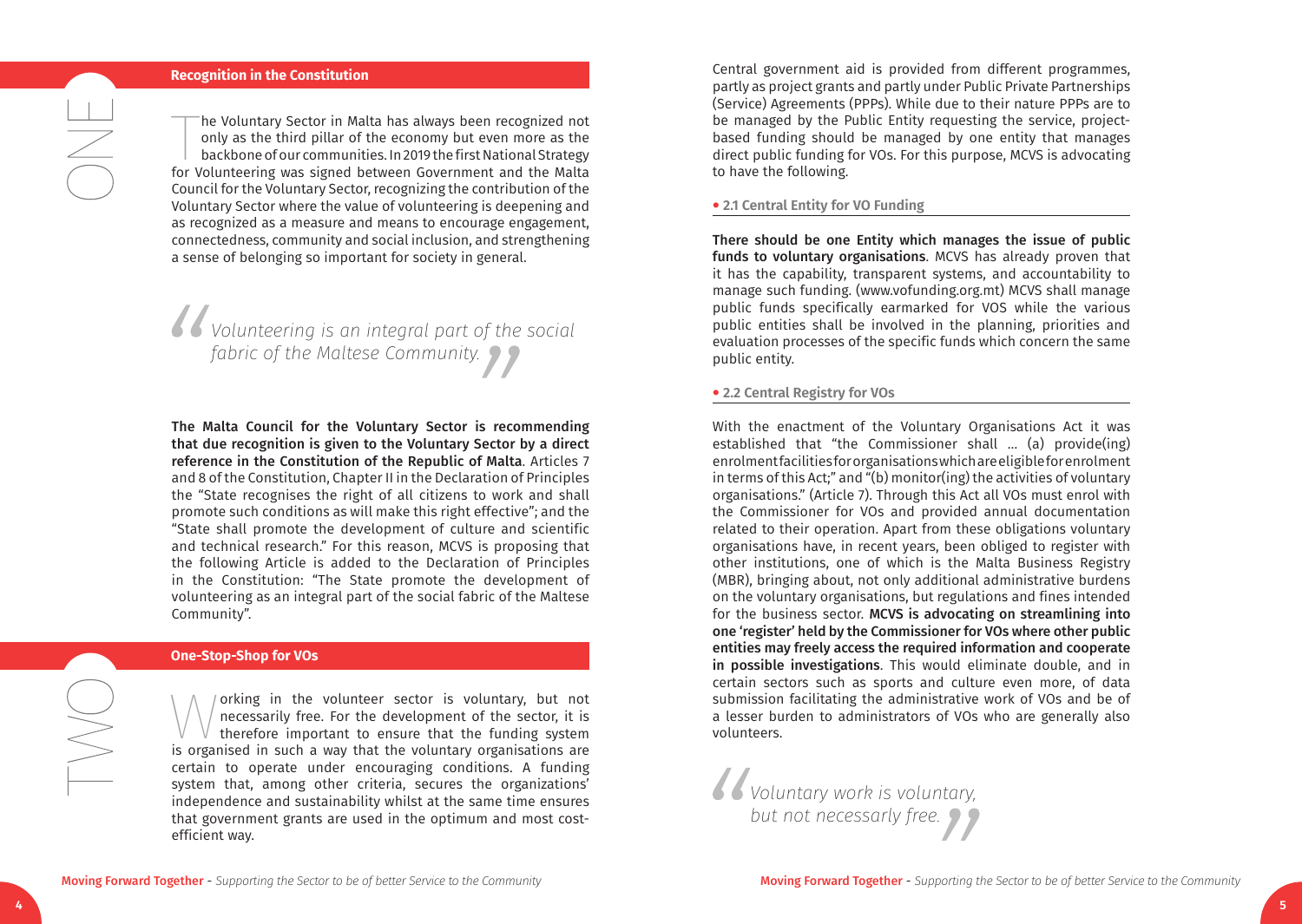#### **Recognition of MCVS as a Social Partner**

The Malta Council for the Voluntary Sector (MCVS), which is<br>established under the Voluntary Organisations Act (2018)<br>and the National Strategy for Volunteering 2020 – 2025, is<br>considered as the legitimate representative of he Malta Council for the Voluntary Sector (MCVS), which is established under the Voluntary Organisations Act (2018) and the National Strategy for Volunteering 2020 – 2025, is Sector in Malta and Gozo. Yet till the present date MCVS is not duly recognized by authorities as the representative of the Voluntary Sector in the various civil society fora and on consultation issues related to the same sector. It is not involved in any manner in the Civil Society Committee, MCESD and the MEUSAC Core Group.

#### • 3.1. Representation on MCESD

 $\begin{array}{c} \begin{array}{c} \begin{array}{c} \begin{array}{c} \end{array} \\ \begin{array}{c} \end{array} \end{array} \end{array} \end{array} \end{array}$ 

MCVS has been requesting to have a rightful place at MCESD to represent and voice the position of the Voluntary Sector since 2010. The fact that this has not materialized implies that the sector is not truly respected as otherwise this overdue request would have materialized after more than 10 years asking for its implementation. Only in this manner shall the Voluntary Sector be truly represented on policy issues, budgetary measures and EU related legislation by MCESD. MCVS requests that it is given its due place in MCESD as legitimate representative of the Voluntary Sector.

*The opportunity to its voice and position on matters and policies, both local and at European level.*

#### • 3.2. MEUSAC Core Group

The MEUSAC Core Group is intended to bring together representatives of Government, the political parties, constituted bodies, civil society representatives and Government together focusing on matters having national implications. MCVS should be part of the MESAC Core Group structure in representation of the Voluntary Sector to facilitate communication with the sector while facilitating consultation processes.

Until the Malta Council for the Voluntary Sector as the true and legitimate representative of the VO Sector is invited to participate

in such fora, the Sector would remain being barred from voicing its position on matters and policies, both at local and at European level, which is of severe detriment to its operation, if not existence. The Volunteer sector should be given its voice at all levels.

#### **Support for VOs to open Bank Accounts**

For decades the strong and energetic volunteer sector has<br>been one of the most effective mechanisms that the Maltese<br>community counted on and that Government can engage<br>to further a Social Inclusion agenda in Maltese socie or decades the strong and energetic volunteer sector has been one of the most effective mechanisms that the Maltese community counted on and that Government can engage benefit of individuals, communities and government alike. While the work of the volunteer sector is acknowledged and over the years has left its mark within our community, there is the risk that due to the numerous constraints under which the sector currently operates within and the future challenges that it will encounter, its sustainability may be seriously undermined.

Voluntary Organisations (VOs) are encountering various hurdles in their daily operation, one of which is the opening and servicing of bank accounts on behalf of their organisation. For the sake of transparency and full audit trails, which the MCVS has always strongly promoted and strives for, VOs are expected to open bank accounts to enable them to enrol with the Commissioner for VOs as well as to receive both local and EU funding. Yet when VOs are finding it increasingly difficult to open bank accounts with local commercial banks, who are presenting insurmountable obstacles which effectively preclude VOs from opening a bank account. As a result VOs may potentially be losing on their access to local and EU funding which is crucial to their operation. Some VOs may also fail to actually start off as a new VO in areas in which no VO is operating but which may be essential to the community.

MCVS is recommending that Government enters into an agreement with a private Banking Institution establishing a scheme to assist enrolled voluntary organisations open bank accounts to receive both donations as well as public funding, facilitating the VOs operation while guaranteeing transparency and accountability. These accounts shall not permit loans. The scheme shall be supported

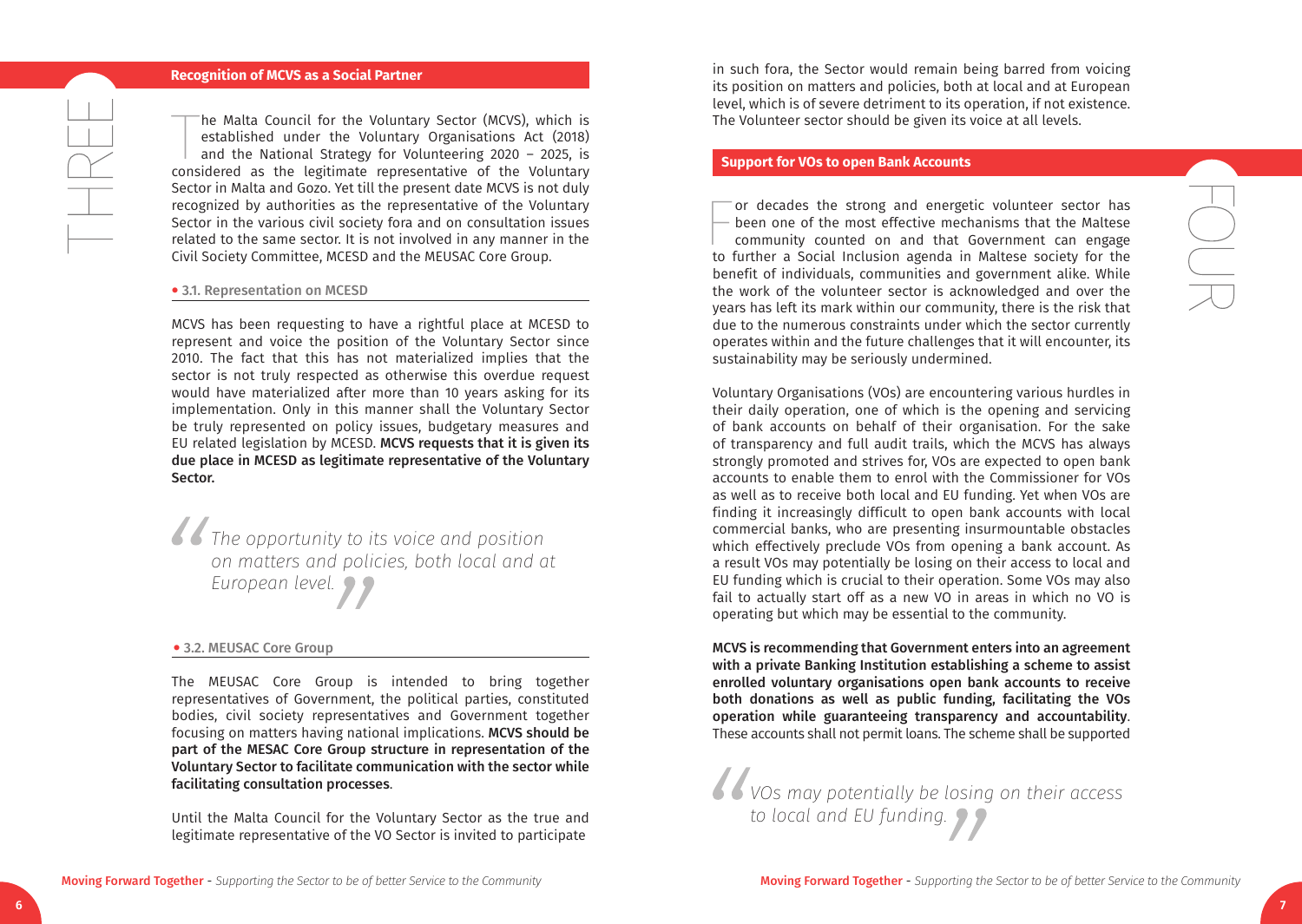by a bank guarantee provided by Government and monitored by the Commissioner for VOs.

## **Support VOs through Employee Secondment**

public Entities, through the Office of the Prime Minister, have<br>supported public employees to be released to work with<br>voluntary organisations. Unfortunately, though consecutive<br>Government Administrations have expressed co supported public employees to be released to work with voluntary organisations. Unfortunately, though consecutive Government Administrations have expressed commitment towards their social obligations, expressed through the support towards Voluntary Organisations, the scheme does not facilitate secondment as one might expect but on the contrary it creates obstacles for such secondment. Secondment of employees with Voluntary Organisations is required if authorities are committed to see the sector grow in its capacity to deliver a better service to the community. MCVS is recommending that concrete steps are taken to address this issue and surpass the hurdles in the present system.

#### • 5.1 Recommendation on Employee Secondment

A call is issued by the Training and Standards Division (IPDTS) for Public Employees interested in being released to work with Voluntary Organisations, on grounds of public policy, for a period of a maximum of twelve (12) months on a full-time basis, which may be extended.

Employees shall be listed in a database, including their skills and interest. For an employee to be put in this database, IPDTS shall confirm release availability of the employee. Employers in the Public Service/Sector in most cases approve release in cases where employees are in access, this due to the fact that replacement cannot be requested if release is approved. In order to address this issue Government should budget a sum which would be utilised by the employers to pay for the replacement of a number of employees, thus facilitating quality secondment.

*Government Administrations have expressed commitment towards their social obligations, expressed through the support towards Voluntary Organisations.*

Voluntary Organisation may request to have employees seconded from this pool through a matching process between the needs of the VO and the skill set of the employee and supported even by MCVS, for instances where training might be required.

#### 5.2 Private Sector Involvement

In the private sector there are a great number of employees who do some volunteering but are hampered from the fact that private entities do not grant secondment of their complement with VOs. To facilitate employees from the private sector, Government should create a funding scheme where employees seconded on voluntary work have part of their salary with a capping device to work for a number of hours within the sector .

# **Tax Deductibility of Donations**

Government must recognize the need that VOs are often dependent upon the generosity of the public and accordingly to assist them. Donations made to voluntary organisations enrolled with the Commissioner for Voluntary Organ dependent upon the generosity of the public and accordingly to assist them. Donations made to voluntary organisations be deducted from the taxable income of the donating taxpayer. The Commissioner for VOs regularly publishes the list of enrolled VOs, which VOs shall be eligible to issue tax deductible receipts.

*Donations made to voluntary organisations should be deducted from the taxable income of the donating taxpayer.*

This protocol is already in place for some Sectors since 2018 and for the Malta Community Chest Fund Foundation specifically since 2017. Such categorization of the sector creates a discriminatory opportunity for VOs to tap funds.

• 6.1 Deduction of donations from taxable income

A taxpayer making a bona fide donation in cash or of property made in kind to an approved organisation, is entitled to a deduction from his taxable income if the donation is supported by the official receipt issued by the organisation clearly indicating the VO Number and that the donation is used specifically for the VO's work.

**9**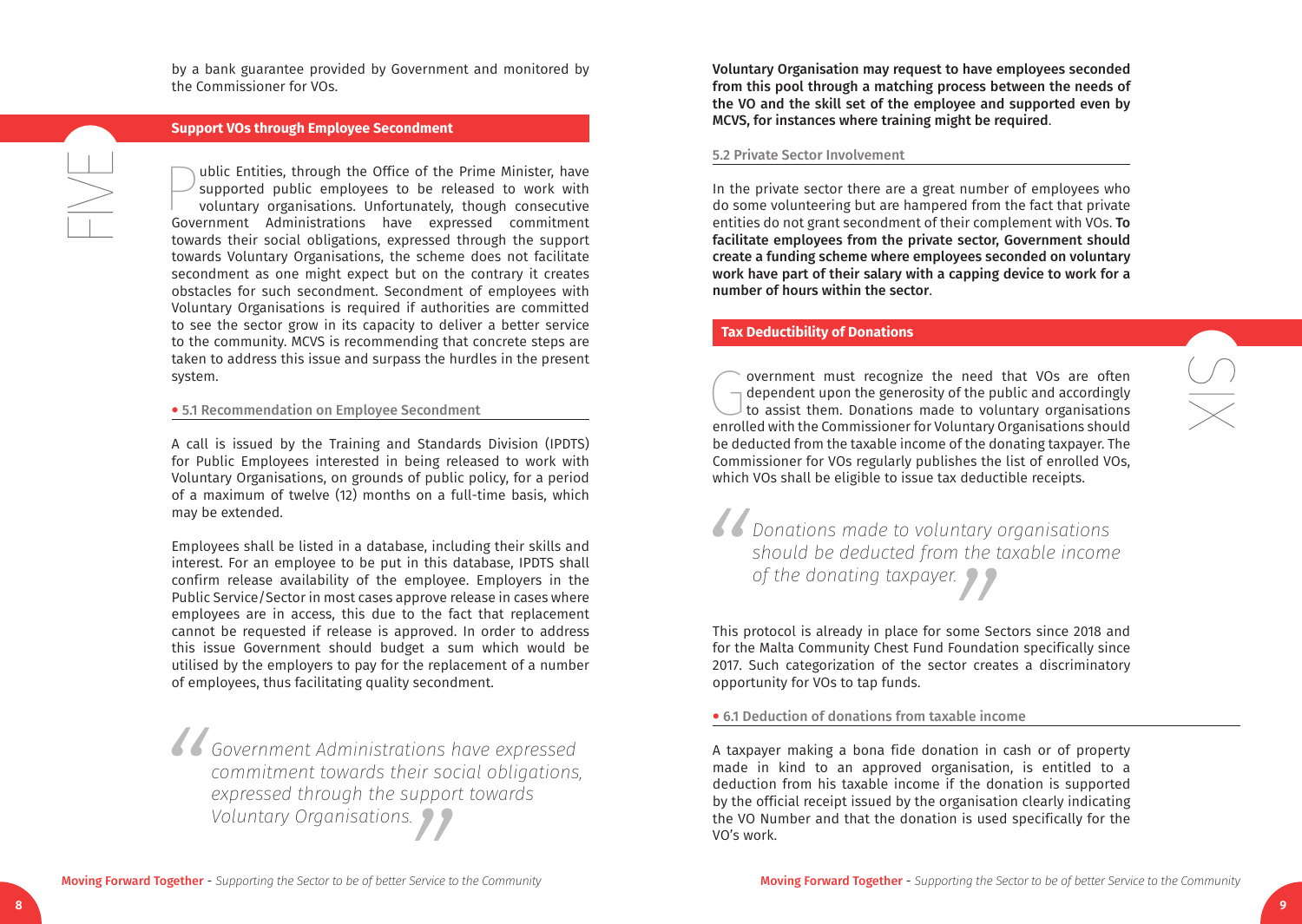#### • 6.2 Corporate donation

A Corporate donation is also considered as an expense and therefore deducted from taxable income. (This is already done for sports sponsorships).

#### • 6.3 Value in respect of the donation of property made in kind

A taxpayer may claim an exemption on the transfer of property for a donation of property made in kind to a registered VO which has been approved for these purposes. On its part the VO may apply for exemption on Duty on Documents for donations of property received.

### **Utility Bills**

 $\sum_{i=1}^{n}$ 

 $\bigwedge$  any of the Voluntary Organisations have their own<br>premises, either through ownership or lease. One of the<br>major recurrent expenses of Voluntary Organisations is<br>the utility bills incurred. While it is understandabl premises, either through ownership or lease. One of the major recurrent expenses of Voluntary Organisations is the utility bills incurred. While it is understandable that Voluntary Organisations must support this recurrent expense according to the consumption water and electricity (mainly) used, unfortunately the rates established for such utilities does not factor the third sector. In fact the utility bills are labelled either as residential or commercial. These two pillars do not contemplate the reality of the Voluntary Sector, resulting in the payment of high rates which are addressed to the commercial sector.

It is being requested that a third pillar of utility rates be introduced specifically applicable to the Voluntary Organisations. The third rate, referred to as 'Third Sector Rate', should fall between the 'residential' and 'commercial' rates.

*Utility rates be introduced specifically applicable to the Voluntary Organisations.*

#### **Public Fees**

In their ongoing work in favour of the community voluntary organisations apply for various services delivered by both Government and Public Entities where in many cases fees are involved. As support to voluntary organisati n their ongoing work in favour of the community voluntary organisations apply for various services delivered by both Government and Public Entities where in many cases fees are that enrolled VOs should benefit from either applying with such institutions for free or at a reduced preferential rate. This would release hard acquired funds to be used by these organisations in their valuable work within the community.

 $\frac{1}{\sqrt{1-\frac{1}{2}}}$ 

NE

# **Premises for VOs**

 $\bigvee$  any voluntary organisations have over the years looked for spaces from where to operate and deliver their services.<br>To address part of this problem Government supported the setting up of the Volunteer Centre, givin spaces from where to operate and deliver their services. To address part of this problem Government supported the setting up of the Volunteer Centre, giving space for VOs to meet and train. In spite of this the work of a number of voluntary organisations requires that they have their own space to manage and provide their services from.

*Voluntary Organisations should have a fair access to use of public property.*

#### • 9.1 Access to Government Property

MCVS recommends that VOs should have a fair access to use of public property which belongs to the state and is managed by the Government Property Division. Some properties, which are not adequate as living spaces, may accommodate well VOs for the need of their operation.

#### • 9.2 Rent Support Scheme

While some Government property may be leased to VOs, it is understandable that such availability will not suffice for the space and localities needed. For this reason, MCVS recommends that a 'Renting Support Scheme for VOs' is launched to subsidize rent for premises leased by voluntary organisation from the private sector.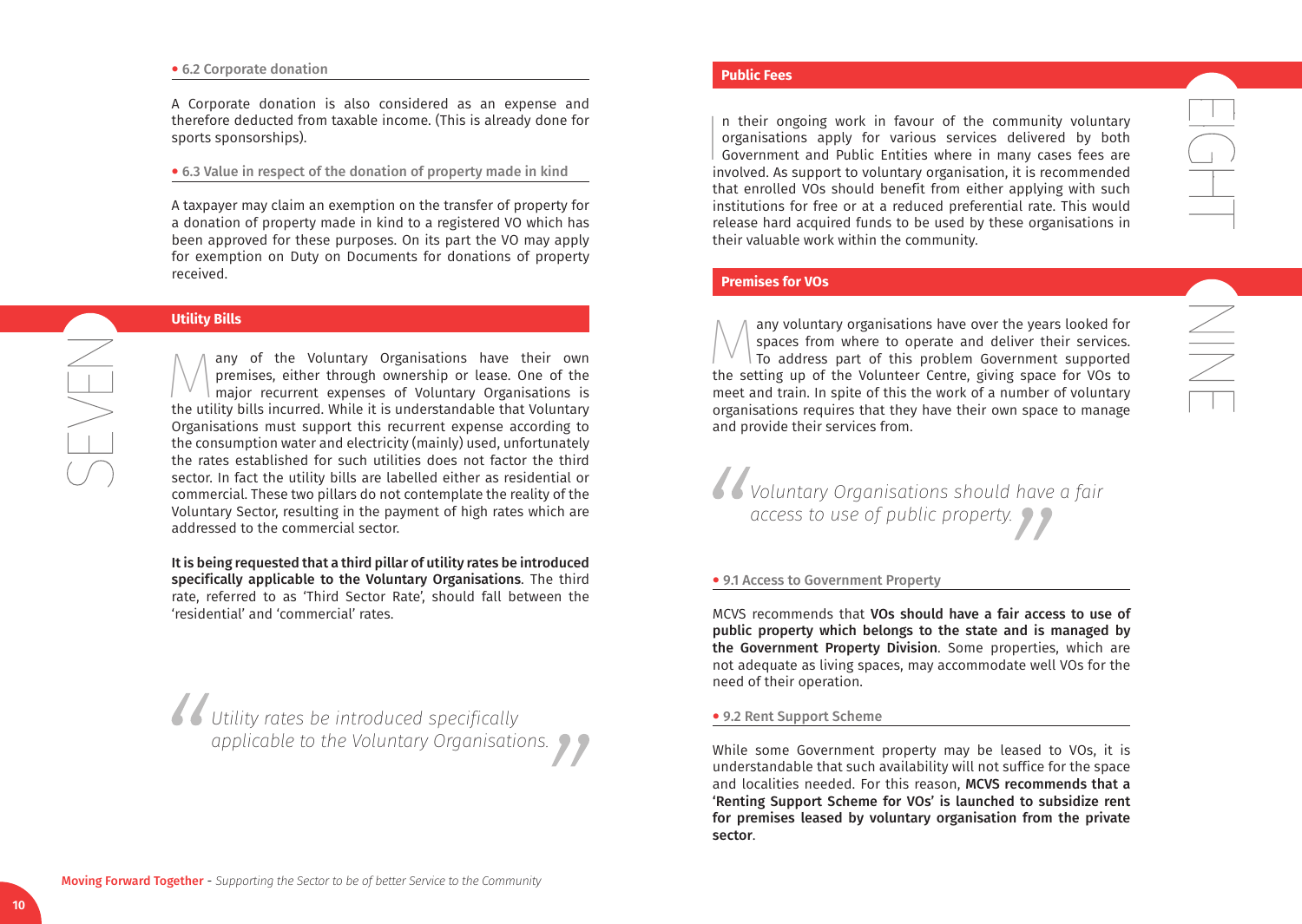The urcommunity is ever evolving and that we are witnessing to<br>changes and encountering challenges that will call us all to<br>use our resources wisely and respond creatively. Participation,<br>engagement and collaboration are b changes and encountering challenges that will call us all to use our resources wisely and respond creatively. Participation, engagement and collaboration are becoming a must. Volunteering is a positive, natural and spirited way to realise meaningful human interaction, collaboration and purposeful contribution. The transformative effect of volunteering on individuals, organisations, communities and society is a portal to active citizenship, social inclusion and solidarity.

For this reason, it is a responsibility put upon Government and all those involved in politics to support the volunteering infrastructure. This means that communities and voluntary organisations in Malta and Gozo have access to support and resources, strengthening the financial and administrative support to VOs, as well as the infrastructure in favour of the same sector.